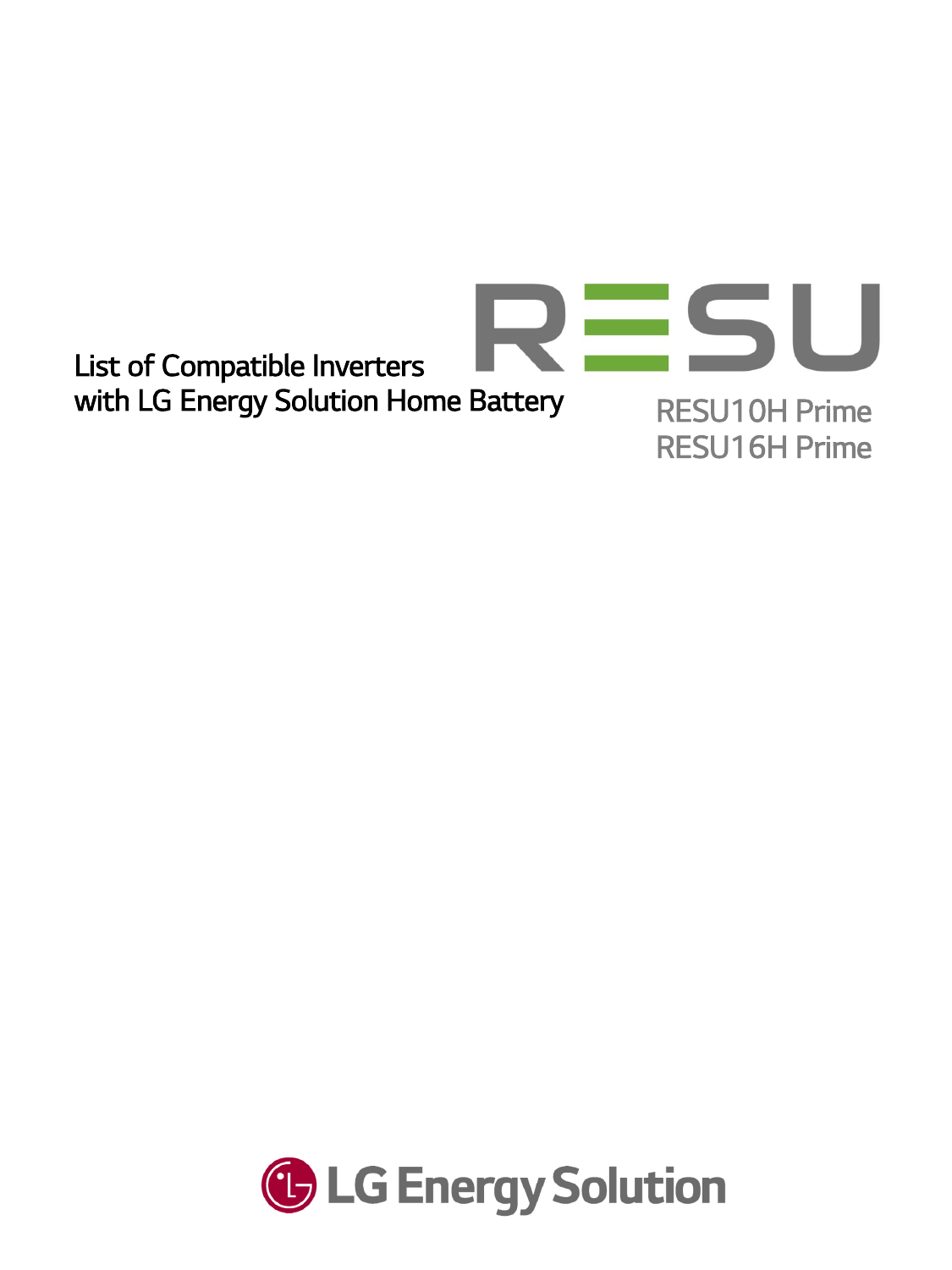

## Compatible storage Inverters with RESU Prime

All RESU installations require a compatible inverter. Using a non-approved inverter will void the warranty provided by LG Energy Solution. See below important instructions when installing and using RESU Prime.

- 1) Battery/Hybrid inverters should operate in On-Grid only. (Not in Off-Grid)
- 2) For On-Grid applications where Back-up mode may be sometimes utilized, the backed up circuits and inverters AC draw must not exceed the battery current limit specifications.
- 3) Custom Conduit Gland for AU must be installed Cobalt Solar Part (CSE-CHG-3/4NPT-H3-5.5-1B)

Following list of Inverters are currently compatible with LG Energy Solution home battery, RESU Prime Series. It is installer's responsibility to check that compatible inverters have required Standards approvals

## [AU]

## ※ More compatible inverters will be added.

| <b>INVERTER</b> |                                                                                  |                                | <b>BATTERY</b>                 |                                |                                                                                                                                                                              |
|-----------------|----------------------------------------------------------------------------------|--------------------------------|--------------------------------|--------------------------------|------------------------------------------------------------------------------------------------------------------------------------------------------------------------------|
| <b>Brand</b>    | <b>Model</b>                                                                     | Software Version <sup>1)</sup> | <b>RESU10H</b><br><b>Prime</b> | <b>RESU16H</b><br><b>Prime</b> | <b>REMARK</b>                                                                                                                                                                |
| solaredge       | <b>SE3000H</b><br><b>SE5000H</b><br><b>SE6000H</b><br><b>SE8250H</b><br>SE10000H | $ 4.13$ or above               | $\circ$                        | $\circ$                        | Energy Hub series only<br>Required Interface: SESTI-S4 or<br>DC Combiner Box<br>Back-up option requires Solar Edge<br>Back-up Interface                                      |
| <b>SMA</b>      | <b>SBS5.0</b>                                                                    | 3.12.03.R or above             | $\circ$                        | $\circ$                        | - Can use in Back-up Mode, but not<br>Secure Power Supply compatible-<br>battery will not charge during blackout<br>Battery software package version :<br>23.12.0.R or above |
|                 | GEH5-10kW                                                                        | ARM 18 or above                | $\circ$                        | $\circ$                        | - Can use in Back-up mode                                                                                                                                                    |

1) Only compatible with the software versions which are mentioned above.